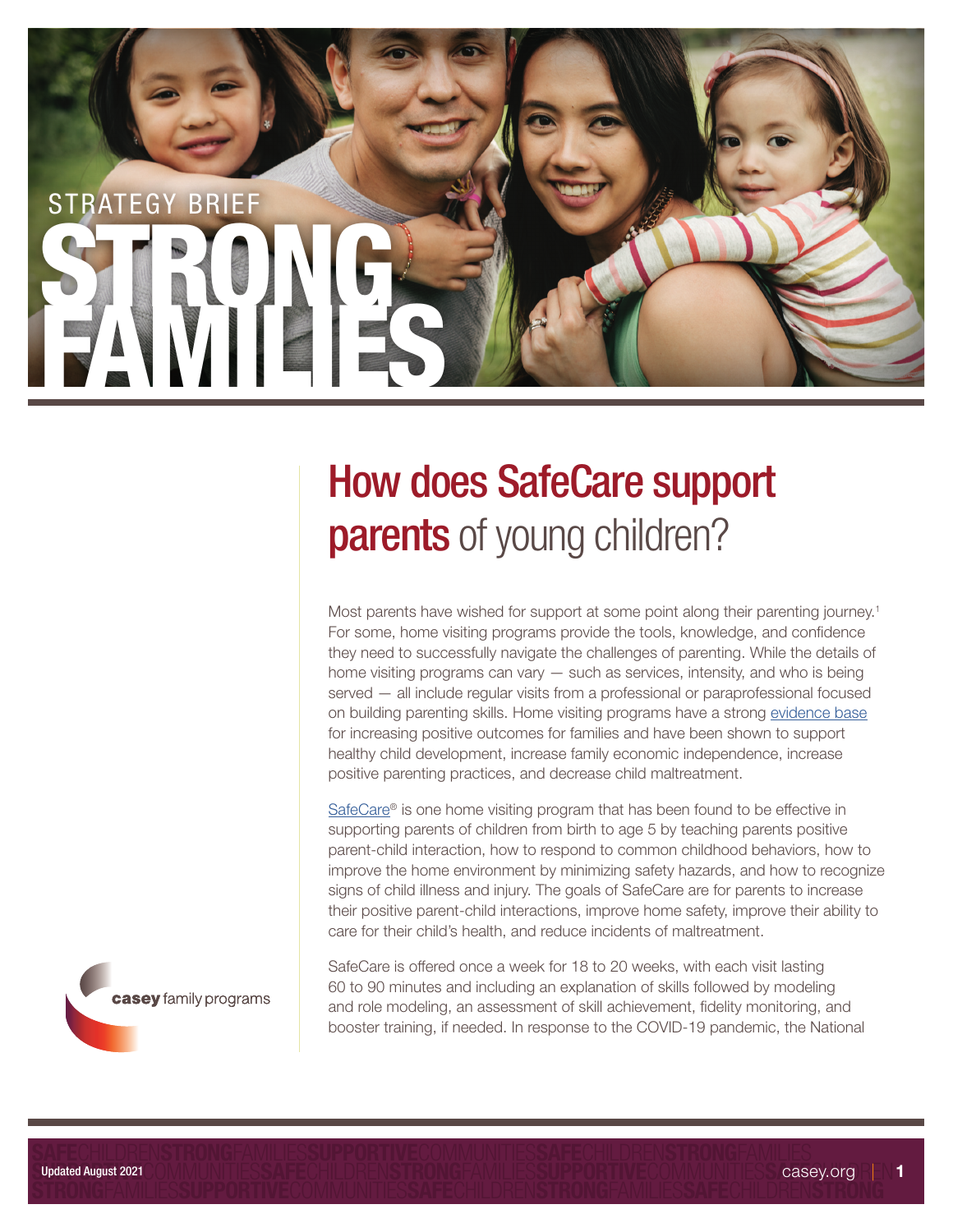SafeCare Training and Research Center at Georgia State University engaged families through virtual, technology-based delivery of SafeCare, developing guidance for home visitors and resources to support parents through the pandemic. SafeCare materials are available in English, Spanish, French, and Hebrew,<sup>2</sup> and the provider curriculum is offered in both Spanish and English.

# Evidence of impact

There have been more than 60 studies examining varying elements of the SafeCare model.<sup>3</sup> In general, SafeCare has been shown to have a positive impact on the behaviors targeted by the model. For example, one study found an increase of 84% in parenting skills and a 78% decrease in the number of home hazards.<sup>4</sup> When compared to families that received services as usual, families that received SafeCare were less likely to have a recurrence of child maltreatment over the subsequent three years (15% vs. 44%),<sup>5</sup> exhibited improved parenting behaviors, and reported reduced parent stress.<sup>6</sup>

Research suggests that SafeCare works well with American Indian and Latinx families. Results of one study indicate that SafeCare was well received by American Indian parents, who felt it was culturally competent and resulted in strong partnership with their home visitor. SafeCare also has been adapted to engage Latinx families without altering adherence to the core components of the model.<sup>7</sup> A program developer and university researchers, in partnership with parents from the local Latinx community, designed the adaptations, targeting areas of language, extended family, acculturation, traditional beliefs, relationship development, learning style, and racism, stereotypes and discrimination. Latinx families that received this adapted SafeCare model indicated they were highly satisfied and felt the approach was culturally compatible. The adapted model has obtained national certification.8

## NEW BEGINNINGS

Lubov Glover saw a booth for SafeCare at a baby expo. Pregnant with her second child, she was desperate for advice on how to manage her toddler's behavior. Glover's home visitor —she refers to her as "super nanny" — helped her set goals and realize that her expectation for her toddler "not to act like a toddler" was unrealistic, resulting in inconsistent parenting. Through regular sessions, Glover came to realize that she was in a mentally and emotionally abusive marriage and had underlying depression, both of which impacted her interactions with her child. Her home visitor helped her get the mental health services she needed. As a result, Glover gained the confidence to file for divorce, allowing her to build a healthy life for herself and her children, now 6 and 9. Eventually, Glover began a new career path and now is employed by the same mental health service provider where she first sought help.

With so many studies on SafeCare, varying criteria has been used to determine levels of evidence, and that has lead to different ratings for the model. While an independent technical review of SafeCare proposed that the model should be considered "well-supported," the Title IV-E Prevention Services Clearinghouse currently rates SafeCare as "supported" for in-home parent skill-based programs and services.

## Upstream support to families

In the early 2000s, Oklahoma Human Services (OKDHS) formed a workgroup dedicated to improving outcomes for families. The workgroup examined available research from across the country and discovered that, except for SafeCare and one other program, there were no programs designed for

I can literally say SafeCare turned my life around completely.

— LUBOV GLOVER, PARENT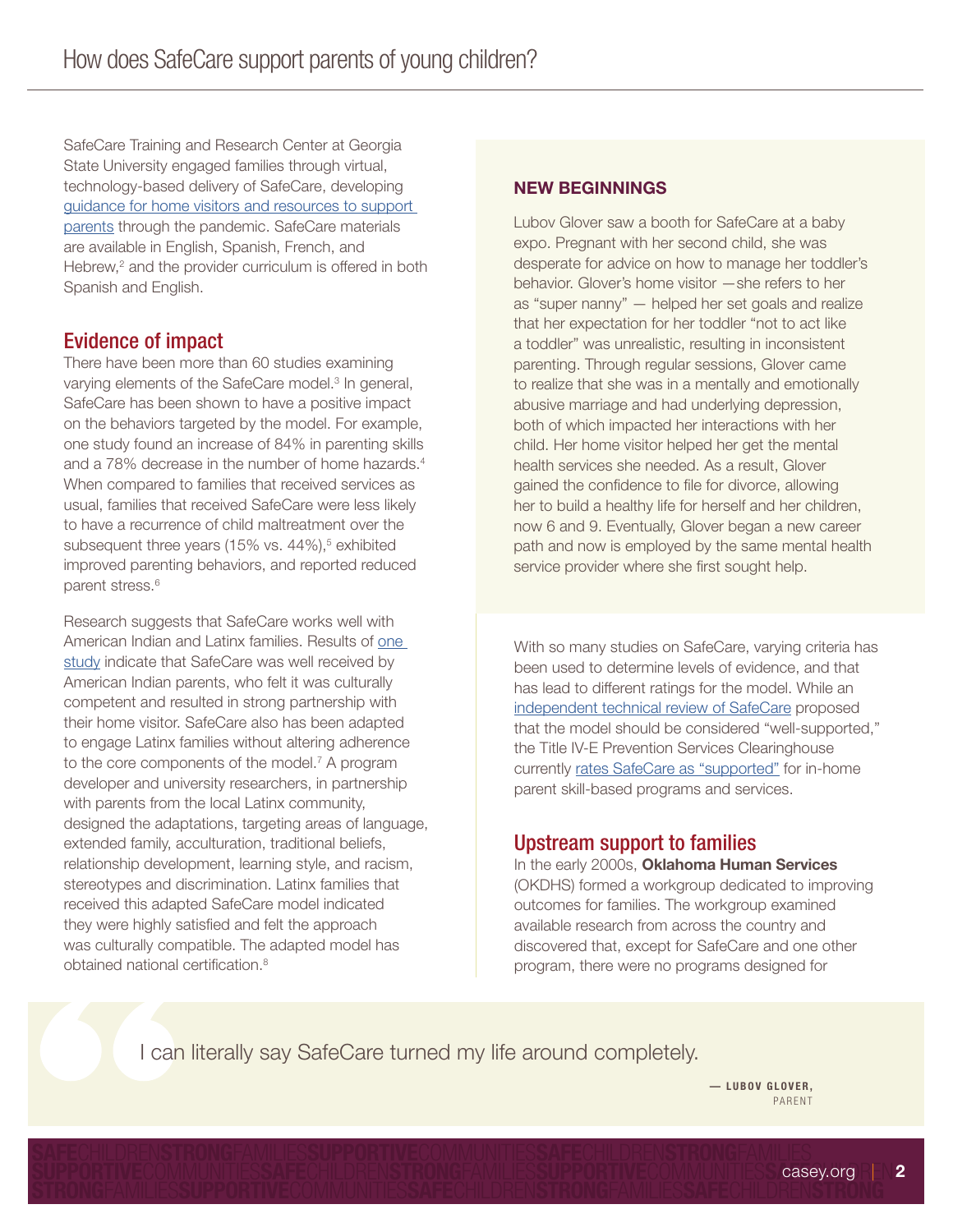populations needing extra support that showed positive outcomes. OKDHS decided to implement SafeCare because the model appeared to be the most promising, and it presented the state with an opportunity to help build an evidence base. The agency began to implement SafeCare in 2002, and in 2003 obtained federal funding to begin an evaluation.

#### In 2016, the Arkansas Department of Human

**Services** (ADHS) found itself in a similar situation. The agency was looking to address a statewide increase in the foster care population — attributed to increases among children from birth to age 5 and substance-exposed infants — and concerns about child deaths connected to unsafe sleep practices. ADHS decided to implement SafeCare because it was a home visiting program designed for the age range the agency was looking to serve and, more importantly, it was designed for  $-$  and had been used in  $-$  a child protection context.

While OKDHS and ADHS' SafeCare implementation efforts were separated by almost 15 years, both jurisdictions' experiences offer insights and lessons for other jurisdictions considering SafeCare as part of Title IV-E Prevention Plan under the Family First Prevention Services Act. One important similarity was that both jurisdictions chose to contract with providers already experienced in delivering home visiting services and working with local community agencies.

#### Arkansas

In Arkansas, SafeCare is still relatively new. The rollout began gradually in 2017 and was available statewide in mid-2020. One key lesson from early implementation was the need for frequent, clear communication between all partners. ADHS contracted with Arkansas Children's Hospital as the primary provider of SafeCare since the hospital was already operating the Arkansas Home Visiting Network (AHVN). AHVN subcontracts with local community providers that have established community connections and experience with home visiting, and holds regular meetings between directors and evaluators from the provider agency and the implementing county to coordinate implementation efforts. Carefully laying the groundwork was critical. For example, clear communication to child protection

## LIFELONG CHANGE

As a nurse at an alternative school, Betty Hawkins-Emery initially was interested in SafeCare to support her students who also were teen parents. At the time, Hawkins-Emery was a new mother to a 3-year-old with Down syndrome and decided that while she was exploring the program on behalf of her students, she could benefit from SafeCare as well. She signed up and has been involved in the program ever since. The information she gained from her initial interactions with her home visitor allowed her to set goals and gain the knowledge she needed to care for her family. Her home visitor introduced her to resources and programs that support children with Down syndrome, allowing her to become a vocal advocate for her son's care. In addition to being the proud parent of a thriving 13-year-old, Hawkins-Emery's involvement in SafeCare has affected her life in ways she never thought possible. Thanks to her increased confidence and advocacy efforts, she has been invited to be part of multiple committees and has completed a master's degree in public administration.

staff was paired with establishing a local subcontract and training home visitors so that caseworkers did not send referrals without a SafeCare home visitor prepared to respond, and home visitors were not waiting for referrals instead of serving families. After the initial launch in the state's largest county, the implementation team continued to meet to review data that was then used to drive decisions regarding the next implementation site.

Early on, AHVN learned valuable lessons about how best to assign SafeCare cases, considering travel time, the "fit" between the family and the home visitor, and the supply and demand in a certain area. SafeCare Arkansas (SC AR) quickly learned that it was much more efficient to assign one home visitor to a general area, while maintaining flexibility for exceptions to ensure a good fit between a family and its home visitor.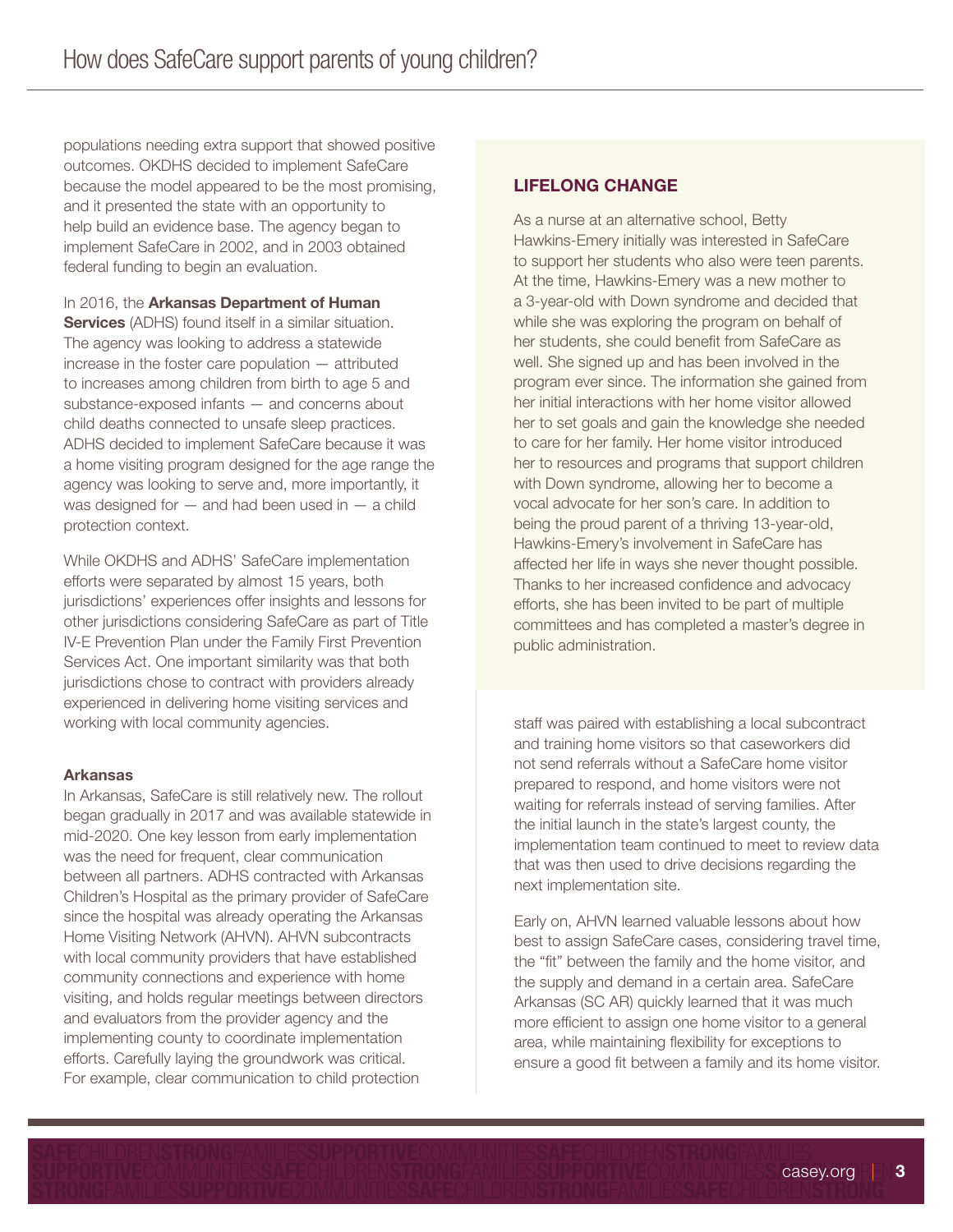In addition, it was critical that the diversity of the home visiting team reflected the diversity of the community. For example, SC AR discovered some families felt more comfortable working with a home visitor of the same race. Fidelity to SafeCare also required that the home visitor offer services directly and not through an interpreter, so it was important to know the languages prevalent in a community and to recruit home visitors fluent in those languages. To better attend to the unique needs of each community, SC AR spent time during team meetings exploring cultural differences and discussing ways to make families most comfortable. SC AR also employed an enrollment coordinator who was knowledgeable about the local community and could spend time getting to know each family in order to best match families with home visitors.

Since Arkansas still is in the early stages of implementing SafeCare, AHVN is focusing on collecting fidelity data and ensuring adherence to the model, before evaluating outcomes. Initial data indicates satisfaction with SafeCare, as evidenced by an approximately 70% retention rate for participants. Anecdotally, home visitors are reporting positive feedback.

#### Oklahoma

SafeCare is a voluntary service offered through contracts with provider agencies across Oklahoma, and is well established as a core part of how OKDHS works with families. OKDHS began implementing SafeCare almost 20 years ago, but the road to statewide implementation — achieved in 2008 — was not without challenges. During the initial rollout, SafeCare training was delivered over a five-day period. Because OKDHS contracted with providers already offering home-based services, feedback revealed that some home visitors were resistant to using a manualized intervention with families when they had already been delivering services without a manual. Administrators wanted to demonstrate that SafeCare could be flexible and was effective, so they

modified the training, offering it in modules. By allowing time between the learning modules, home visitors were able to test the new skills with families. They observed that families were receptive to the SafeCare approach and they were able to see families' progress, which reduced their concerns.

Feedback from the first training cohort of SafeCare home visitors was beneficial as OKDHS continued to expand the program. The information allowed providers to develop an interview protocol that increased the likelihood they were hiring home visitors who would embrace the SafeCare model. For example, SafeCare learning does not stop with training. To support fidelity and continuous quality improvement, a coach will periodically observe a home visit, which is welcomed by some staff but can be uncomfortable for others.

From the beginning, OKDHS included collaboration with the University of Oklahoma Health Sciences Center in the provider contracts. The university oversees implementation and evaluation efforts, provides guidance, and serves as a source of accountability. OKDHS is accountable to the university for meeting the fidelity benchmarks of SafeCare. If benchmarks are not being met, the university and OKDHS develop a plan to address the challenges and move forward. Meeting and maintaining fidelity are important components of OKDHS' SafeCare sustainability efforts. The university also facilitates two SafeCare Parent Partnership Boards, one for mothers and one for fathers, to learn from parents who have experienced SafeCare first-hand.

As the site of one of the largest randomized controlled trials of SafeCare, OKDHS found that when delivered as part of family preservation services, it reduced maltreatment recidivism by about 26% (in the subsequent seven years) when compared to services as usual. OKDHS leadership reports that because SafeCare is "real and practical," it makes a difference in how families respond. In one study, when compared to services as

My life just seemed to open up after being in the program. It gave me more confidence in myself and in my abilities."

> — BETTY HAWKINS-EMERY, PARENT